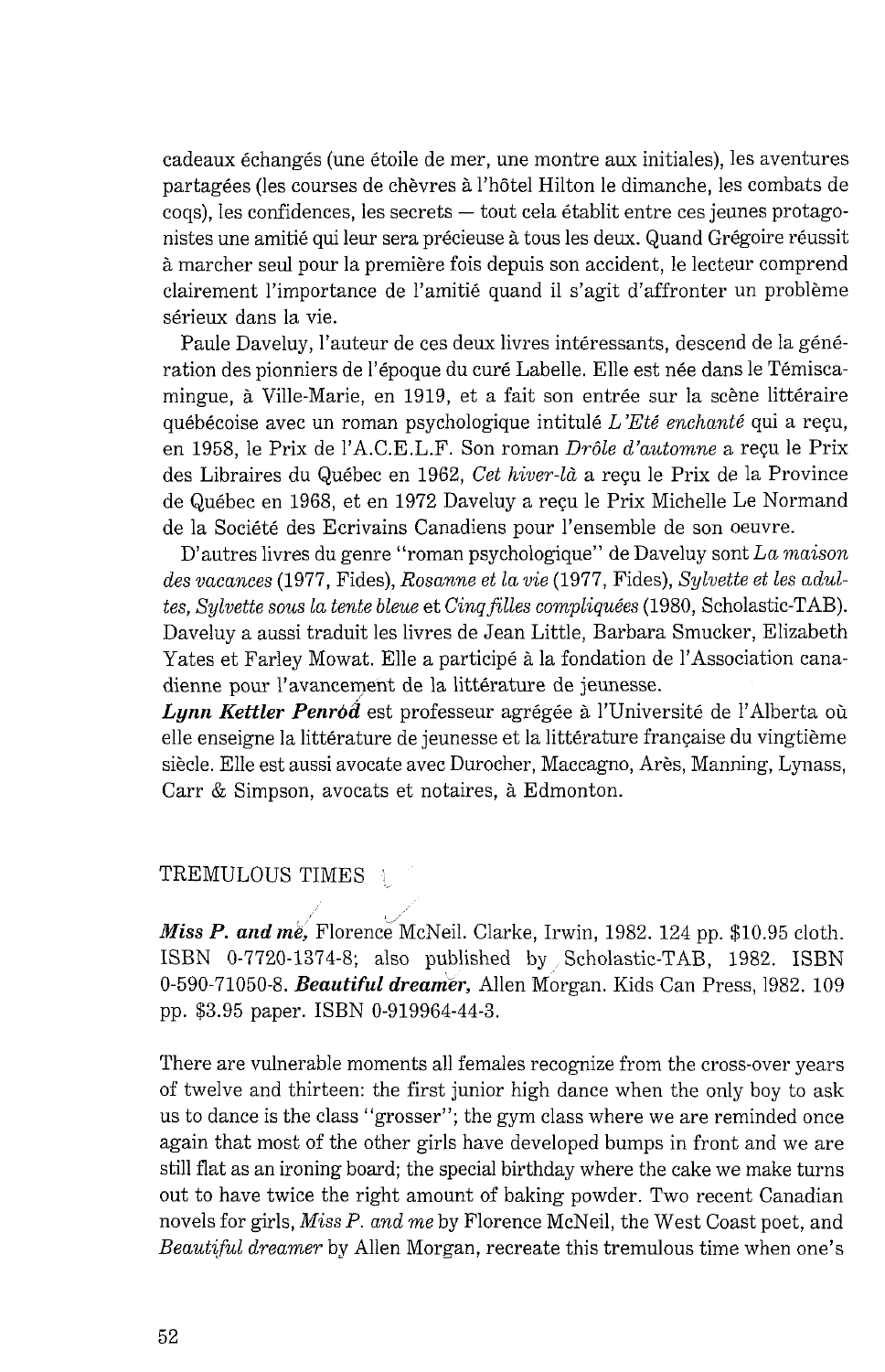self-esteem is a very fragile commodity indeed.

*Miss P. and me* is essentially a school story in which the coming of a new gym teacher, a tap dancing fan of Fred Astaire, prompts Jane, the thirteenyear-old narrator, to attempt to master the art of dancing fast enough to keep a part in the school musical. Unfortunately, Jane is uncoordinated and does no better than she did as a youngster in her mother's dance class. The theme of the story is, in part, "If at first you don't succeed, quit" or, as another of Jane's teacher's puts it "We can't all be good at the same thing." Jane is actually very good at writing, and by the end of the novel decides to concentrate on what she can do.

Obviously, readers in their early teens would emphathize with Jane the Klutz, who learns to accept her limitations. Apart from possessing this basic appeal, the novel is interesting in that it ventures some indirect social commentary on such things as the current trend to pop psychology (Jane's friend Maryanne recommends a how-to-do-it psychology manual entitled *You can do anything you want)* and on the success-oriented family. Jane's father and mother have precious little time for Jane because of their preoccupation with the father's construction company and the mother's dance studio. The mother in particular is shown as a hard-edged individual and Florence McNeil laudably resists the temptation to soften her in order to provide a happy ending; this is an openended novel in which Jane is left to depend on her own resources.

Moreover, Ms. McNeil challenges the usual plot formula when she has Jane, the nice girl from a good home, STEAL a keepsake from Miss P. Jane, of course, eventually returns it but the valuable point is made that good kids sometimes do bad things.

Allen Morgan in *Beautijkl dreamer,* her new novel for this age group, similarly includes a theft sequence which makes much the same point. This time, however, the thieving takes the form of shoplifting. Katie, the central character, and her friend Gale, are startled to discover that their school chum, Brenda, has been stealing from stores for some time. It is she who first gives them the idea, and because Brenda is a perfectly ordinary girl next door, shoplifting all of a sudden does not seem so bad. Katie and Gale try it and are surprised to discover how easy it is:

The saleslady put down the first sample and picked up another. While she was putting some on Gale's wrist, Katie passed her hand over the first bottle and palmed it. A moment later it was safely out of sight in her pouch.

Gale was amazed to see how easy it was. She suddenly realized that nobody was going to catch them. As they were leaving the store she pulled Katie over to the candy counter.

"I'm going to try it too," she whispered. She stepped up and ordered a pound of jelly beans. While the saleslady turned her back to weigh them, Gale filled her pouch with candy bars and lifesavers from the display. Then she paid for her jelly beans and she and Katie left the store.

They were giggling by the time they reached the sidewalk. Everyone stared but they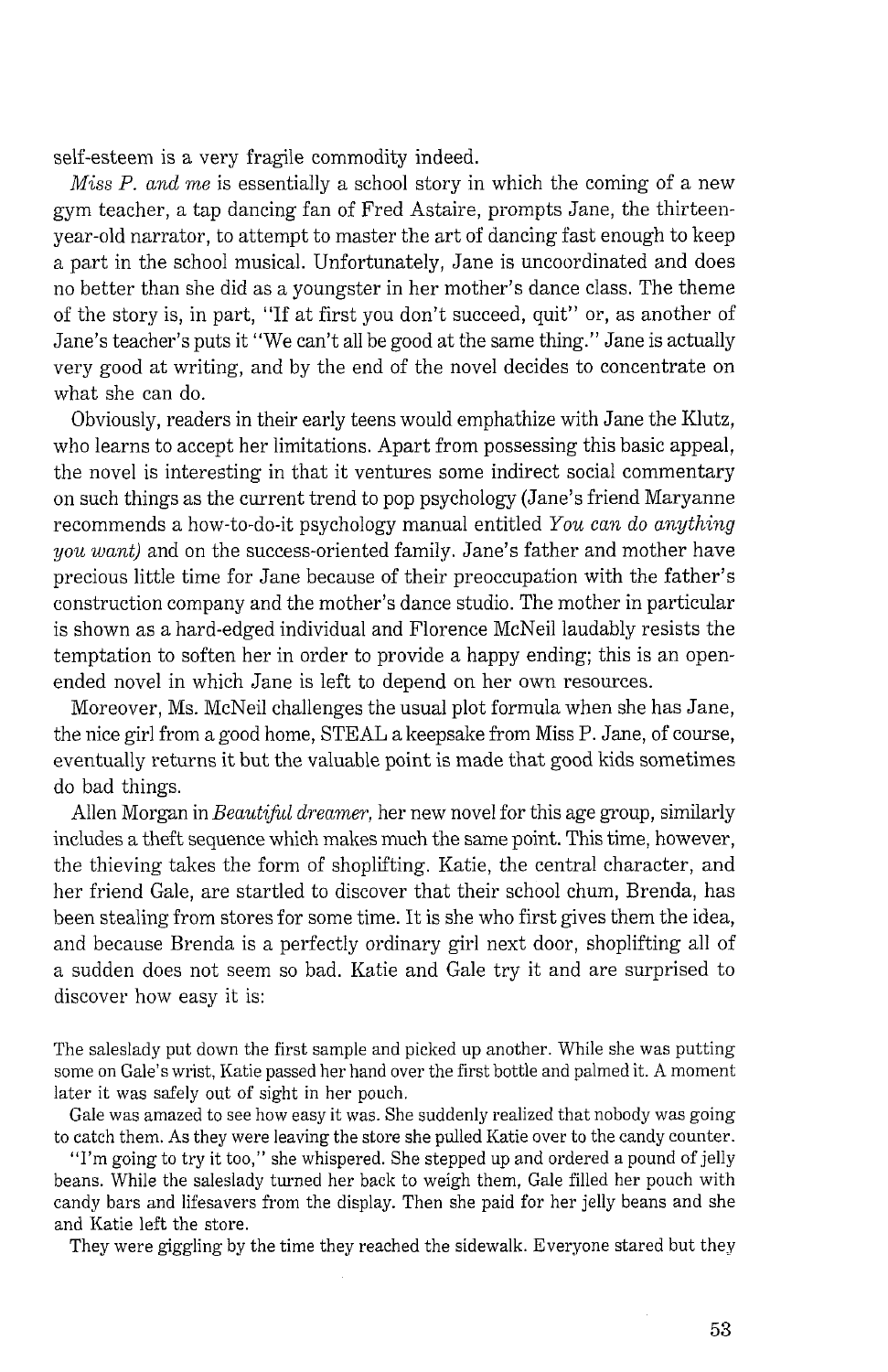didn't care. The whole thing was so crazy that nothing seemed to matter anymore.

A chance discovery at home and a guilty conscience prompt them to smuggle the goods back into the store, and while a suspicious clerk questions them, they get away with it: "'I'll never do that again!' said Gale as they got back on the bus."

This episode serves a double purpose in the novel. First, it conveys the reassuring, if somewhat trite, message that everyone makes mistakes and that one can learn from one's mistakes. Of more interest perhaps is the picture it gives of the world of the twelve-year-old in Vancouver. Shoplifting there, as in other large cities, is the most universal form of theft and the great middle class crime. In this consumer society, it is a temptation that is particularly seductive to young adults, who, bombarded with advertising, have to cope with the urge to buy and with having very little disposable income. As *Beautiful dreamer*  makes clear, it isn't the criminals primarily who do the shoplifting, but shoplifting can make one a criminal.

So Allen Morgan is venturing in *Beautiful dreamer* into the area of social realism. This is not, however, a novel of violence, sex or death like many of the current young adult paperbacks, but a quiet, rather charming story of ordinary family life. Katie, the twelve-year-old, is the youngest in a family of three. Max, the father, is a widower who drives a taxi and still thinks of Katie as a baby. Katie of course resents this and struggles to achieve equal respect in the family. By the end of the story she demonstrates her competence in the good, old Canadian way  $-$  by making money. She and her friend Gale set up a small business called (what else) "Beautiful Dreamers" and she vindicates herself by contributing fifty dollars to the family cookie jar at a critical moment. Then her father finally says, "You've grown up a lot when I wasn't looking."

In many ways, this little book is a true barometer of the eighties. Gone is the affluent society, and the parallel, lofty rejection of material values by the adolescent. Money is a scarce and desirable commodity for Katie and her family; Katie has a paper route and has a difficult time collecting from her customers. (I am sure many of the teenage readers will recognize both the difficulty *and*  the customers). The transmission goes in Max's cab and the week's fares are depleted. And, like millions of other Canadians, Katie takes a flyer on the Western Express lottery, and learns the hard way that "there is no such thing as a free lunch." Easy success comes to Katie only in the dream sequences with which several chapters end. These are the weakest parts of the novel; the writer is much more convincing when portraying everyday realities.

It is the portrayal of these realities which constitute the chief source of appeal of these two novels. Some young adult readers, accustomed to the more extreme stories of rape, death, sexual experimentation and family trauma which are the hallmarks of such of the Y.A. paperback trade, may find Miss P. *and me*  and *Beautiful dreamer* very tame by comparison. Many more young readers